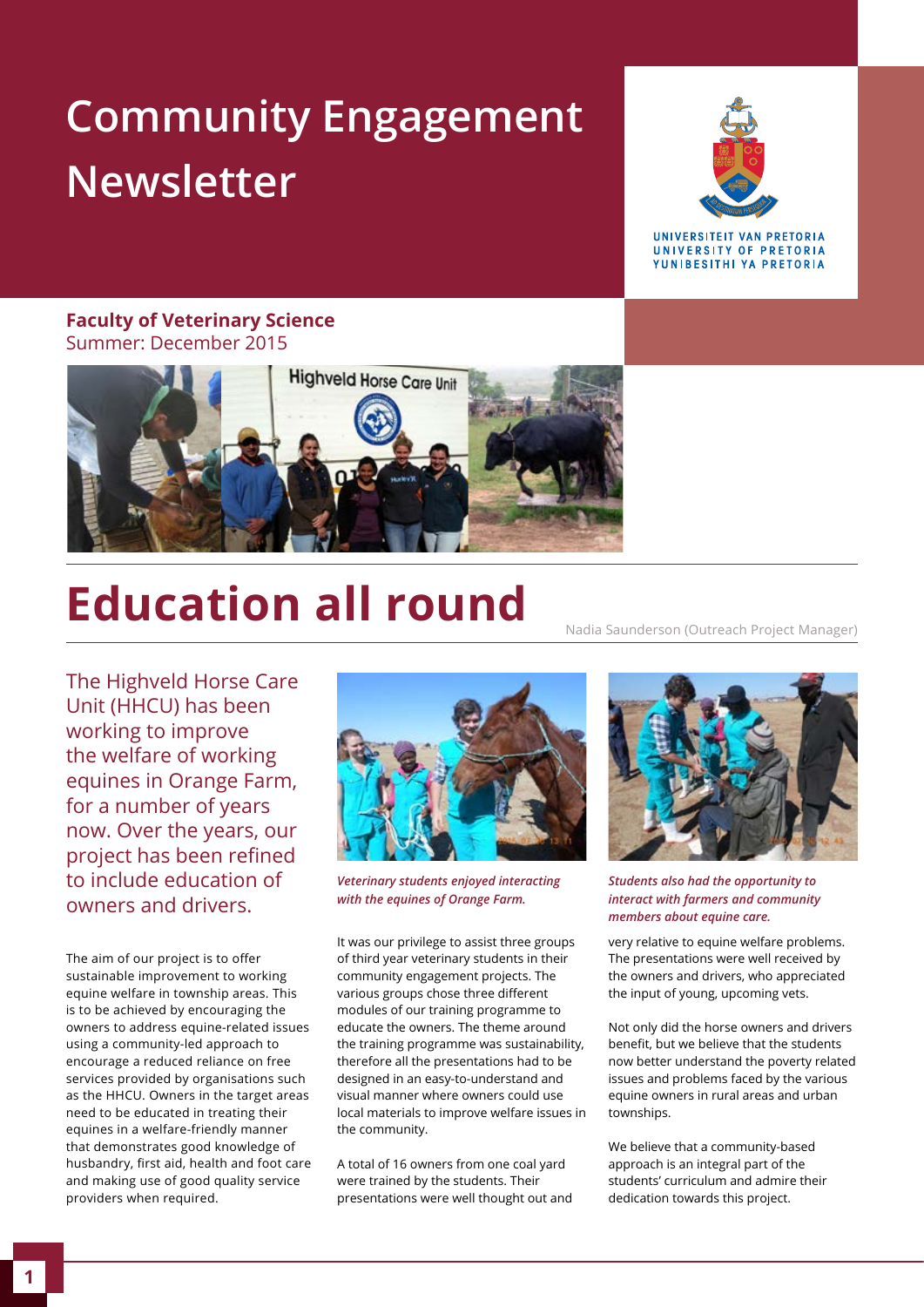# A day at CLAW Sr Jennifer Gerner (CLAW Veterinary Nurse)

On Friday, 14 August 2015, CLAW had the pleasure of hosting five veterinary students from Onderstepoort Campus for the day. Shira Amar, Casper Bester, Suzaan Steyn, Motlotleng Tselapedi and Gertruida Mentz joined us for a mobile clinic in an informal settlement close to the CLAW hospital, called Soul City.



*Veterinary students spent the day with CLAW in Soul City, offering their services to the well-loved pets in the community.*

The students started the morning at the CLAW Hospital in Krugersdorp, where they observed morning treatments of the 30 patients we currently have admitted to the hospital. They assisted with physical examinations, placing IV drip lines, and administering medication. They also had time to observe a few spay and neuter surgeries with Dr Saskia Karius.

In the afternoon, we packed up the CLAW *bakkies* and headed out to Soul City, one of 30 communities serviced by CLAW.

We found a shady spot under a tree and called the local community over for vaccines and deworming. The response from this community is always welcoming. As soon as our *bakkies* pull in, the word goes out and people start arriving with their dogs and cats. CLAW has a regular presence in Soul City and a good portion of the animals are already sterilized and vaccinated.

It was wonderful to see the future veterinarians of this country interacting with the local community, giving advice on pet food, shelter and of course medical opinions for these well-loved pets. The students vaccinated over 50 dogs and cats, applied flea and tick treatment, and dewormed over 60 animals! The students also had a donation of blankets, collars and leads which they distributed among the needy dogs and cats. We thoroughly enjoyed having the students participate, and believe community engagement is such an important part of veterinary welfare medicine in South Africa.



ONS: All donations received will be used for community engagement purposes, specifically in less-fortunate communities. Please contact one of the following people if you would like to donate money, dog food, collars, leashes, blankets or your time:

Dr Rebone Moerane 012 529 8464 Chairperson: Community Engagement Committee rebone.moerane@up.ac.za Sr Sarah Johnson 012 529 8387 Small Animal Section Head & Referrals Co-ordinator sarah.johnson@up.ac.za Mr Eugene Machimana 012 529 8100 Community Engagement Coordinator Electronic eugene.machimana@up.ac.za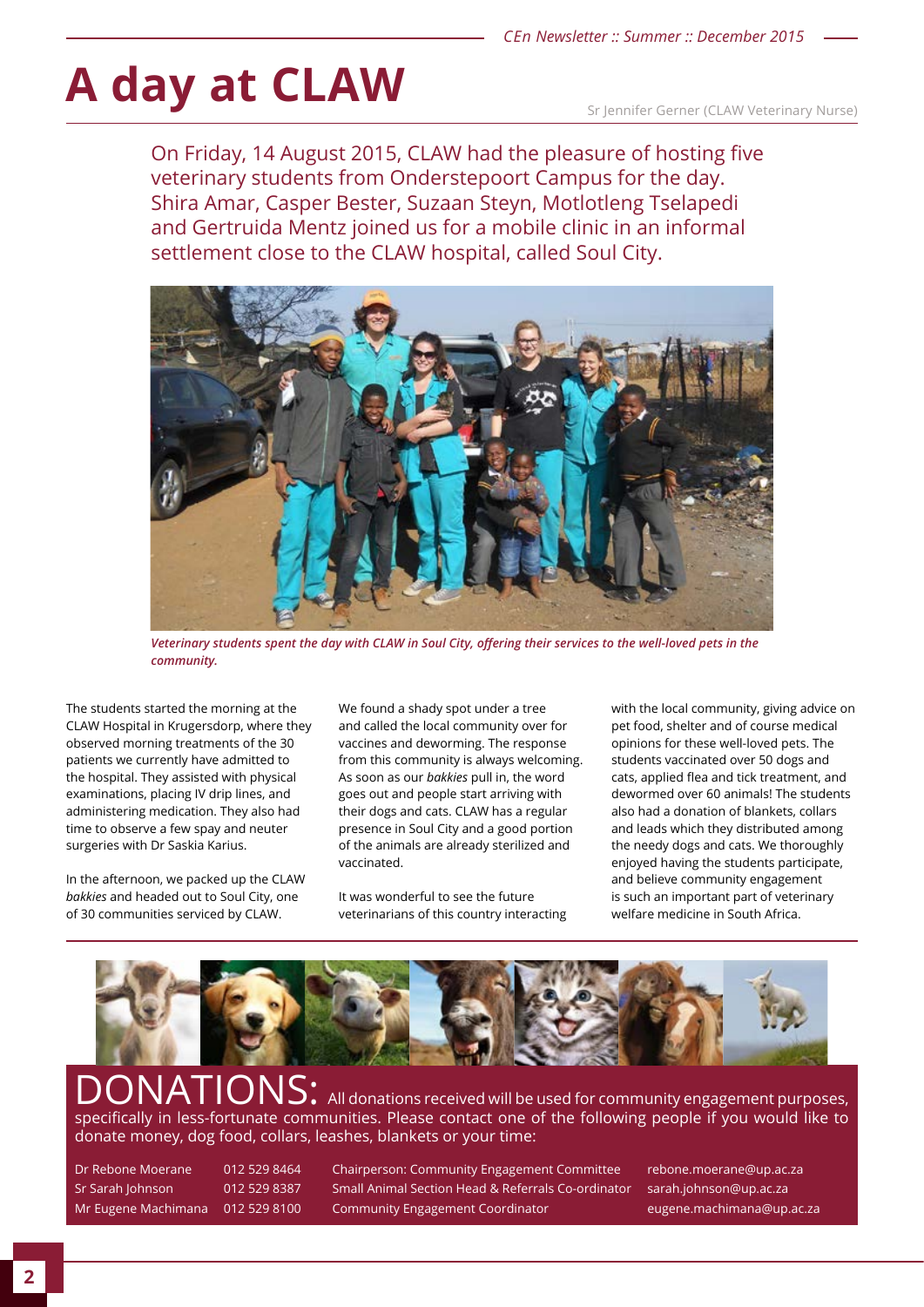## **Veterinary science students making a difference!**

### **There is no gift greater than the gift of knowledge**

Elmien Durieux (Fundraiser SAVA CVC)

An incredible 106 dogs, together with their owners, participated in an interactive programme of education and training during this year's Student Community Engagement Project on 22 July 2015. The day was organised by a group of students from the University of Pretoria's Faculty of Veterinary Science, namely Amy Bezuidenhout, Emca du Plessis, Jamiela Cornelius, Jan-Daniel Du Preez and Simoné Carrington in partnership with the Loate Community Veterinary Clinic (CVC).

The day started with the dogs and cats receiving basic veterinary healthcare, which included vaccinations (5-in-1 and rabies), deworming, and tick and flea treatments. Seven dogs were also collected for sterilisation by the Hatfield Bird and Animal Hospital. The students set up various stations for primary healthcare, pet behavioural training, the handing out of pet food donations and even a puppet show for the children.

The students gained valuable hands-on practical experience by providing primary healthcare under the guidance of CVC private veterinarians. Dr Dave Kenyon, Loate CVC's Principal Veterinarian, commented that part of Loate CVC's mandate is to provide education to the

local community. Therefore, the community engagement project of the University of Pretoria is a great help as the students assist with providing education.

The students provided information covering various aspects of pet care, including the benefits of vaccination and deworming, training, good nutrition (and what foods to avoid feeding) and behavioural issues. The students were divided into working groups and assisted pet owners to learn some basic training techniques with their pets. Techniques such as teaching them to sit, come on command and to walk calmly on a leash were taught.

Underdogs SA Rehabilitation Centre volunteers were all on hand throughout the morning providing information regarding responsible pit bull ownership. They also handed out dog collars, leashes, dog food and beds. The day closed with an educational puppet show for the children from the community. A big "thank you" to all who contributed towards making this day a successful event. We would like to thank the following sponsors:

- Janet Mendes Rogz
- Bronwen Jacobs Montego
- Dale Parrish V-Tech Laboratories
- Kobus Myburgh Puppet show
- Sr. Rentia du Plessis Kyron Laboratories
- Estelle Smith and volunteers – Underdogs
- Ali Makgato Mobile clinic
- Themba Sithole, Nico Doughts, Shirley Mtsenga and Philisiwe Nkosi – UNISA student volunteers



*A veterinary student advises a community member on caring for her pets.*



*Students hard at work in the Loate Community Veterinary Clinic.*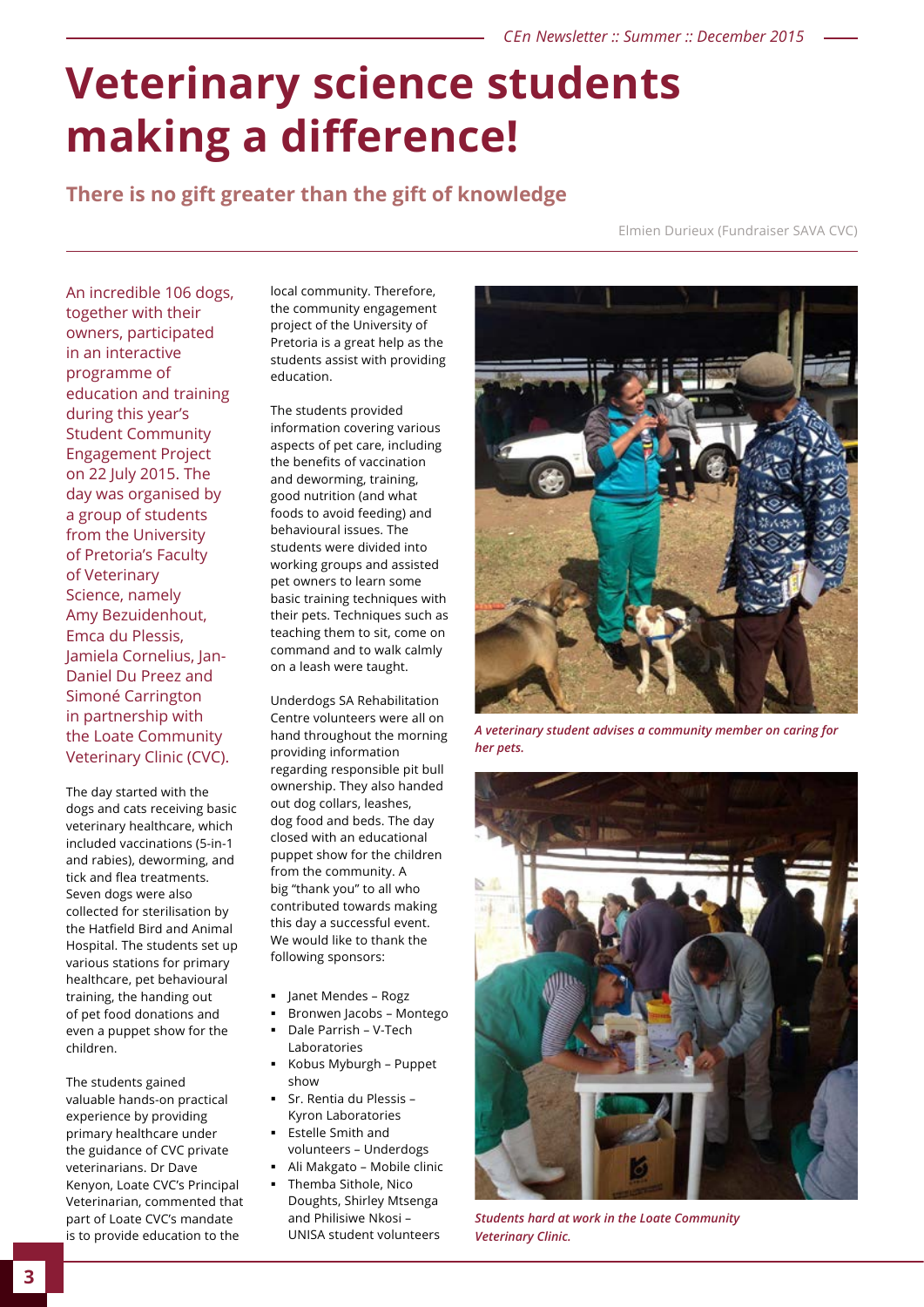### **Reconnecting with our roots: future Vets and Vet Nurses visit Hluvukani Clinic**

Nyeleti Manganyi (BVSc IV)



*Nyeleti Manganyi presenting to learners.*

About 50 Grade 6 learners from Manyeleti Primary School, accompanied by their Life Orientation (LO) teacher, Mrs S. V. Mokoni visited Hluvukani Animal Health Clinic (HAHC). They were eager to know about animals and veterinary science. It was the first time in 2015 (if not ever) that a school visited the HAHC.

In the past, vet students would visit schools to present their talks there. We went to visit the school and invited the school to the HAHC. A talk on how to take care of pets was presented on 5 August, at the school. Animals were likened to people to ensure that learners understood that animals also have needs and can feel pain like us. The school was given a chart and

booklets on five freedoms of animals. Exactly a week later, at midday, learners entered the HAHC with great enthusiasm to learn more. The day at HAHC was spent as follows:

**Session 1:** Revision from last week's presentation included topics such as: veterinary science and the role of a veterinarian in the community, types of cruelty seen in the communities,

types of animal welfare organisations, subjects (more especially pure Mathematics and Physical Science) to take in high school, higher institutions to go to and the duration of studying vet nursing and vet science, were covered. Questions were also raised and answered to the best of our ability.

**Session 2:** Learners were divided into three groups and taken for a clinic tour. They were taken through the consulting room, laboratory where they were showed a blood smear under the microscope, the kennel room, theatre, radiology room, the pharmacy where they were showed different types of medication including a demonstration emphasising that dogs also take tablets and many more. Clinic biosecurity measures and protective clothing were also discussed. More questions, which were all answered, were raised during the tour.

**Session 3:** "Lady" the HAHC pet enjoyed playing with her new friends. After working so hard, we finished our day by taking a group photo and enjoying refreshments. Learners were also given some treats to enjoy on their way home.



*Vet students with Manyeleti Primary School teacher and learners.*

The greatness of a nation and its moral progress can be judged by the way its animals are treated.

*– Mahatma Gandhi*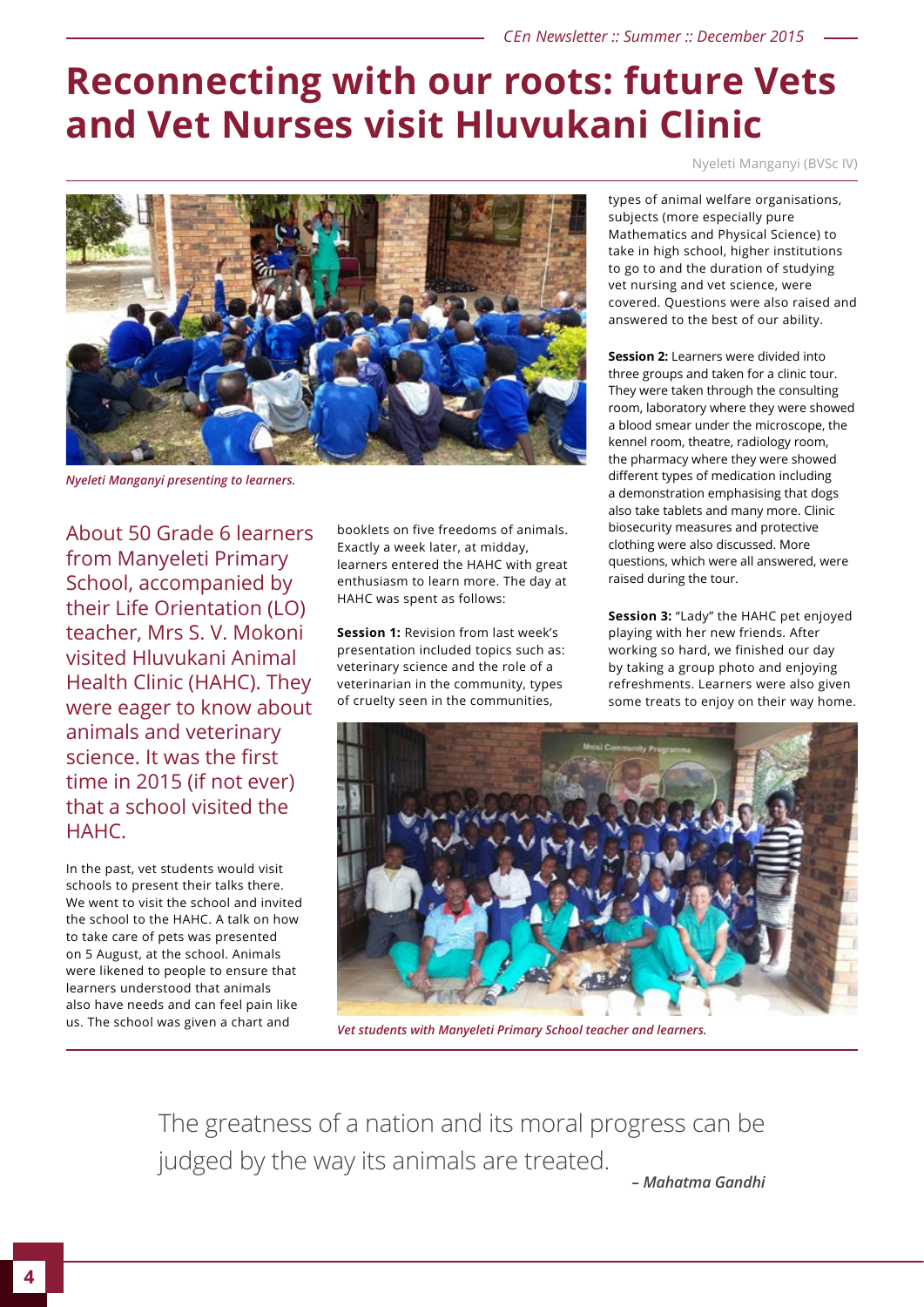## **You snooze, you lose... It's called passion**

Khulekani Lukhele (BVSc IV)

It's 5 o'clock in the morning, beep-beep goes the alarm and I jump out of bed with excitement, yet unsure what the day has in store for me. All I know is that I have a day full of adventure in the Hluvukani area, Bushbuckridge Municipality, Mpumalanga Province. A beautiful area outside the Orpen gate of the Kruger National Park (KNP) is where I get to call home for the next two weeks of my clinics rotation.

Next up, all the necessary preparation takes place (showering, breakfast and checking if everything is in the bags) and then at 05:40 am we leave the Hans Hoheisen Wildlife Research Station (HHWRS) and make our way to the outer perimeter of the KNP. Along the way we marvel at the impalas, zebras and other wild animals that dwell in the park as we also get to travel among all the different animals the Creator made.

Upon arrival at the Hluvukani Animal Health Clinic (HAHC), we pack all the medication into our cooler boxes with ice packs at hand, and the day begins. Vroom goes the ambulance as we head to the dip-tank (systematically, the HAHC covers about 18 diptanks with a single diptank visited daily) with Dr Loise Biggs as our driver. As all the cattle were already dipped by the Mpumalanga Government (under the supervision of the Environmental Monitors (EMs) and Animal Health Technicians (AHTs)) we attended to those that require veterinary attention. Tick-tock the seconds went by. Upon completion of that specific task, it was on to the appointments the ambulance had for that day.

One by one, all scheduled appointments and follow- up cases were dealt with accordingly. At 10 o'clock, one of us (the students) was dropped off at the HAHC to deal with any walk-in clients. Anything ranging from small animals, goat kids and clients buying milk replacer, as well as winter licks for their cattle were handled in the 10:00am – 2:00pm time window allocated for clinic work.



*Khulekani Lukhele doing a clinical exam at one of the callouts.*

After the scheduled cases had been tended to, the rest of the team returned to the HAHC for the remainder of the day, stocking and preparing the ambulance for the next day. On two of the days, we were joined by a group of third-year vet students who were doing their community project. They gave an informative talk on carcass grading and ageing.

### **"The best doctor in the world is a veterinarian. He can't ask his patients what is the matter - he's got to just know." – Will Rogers**